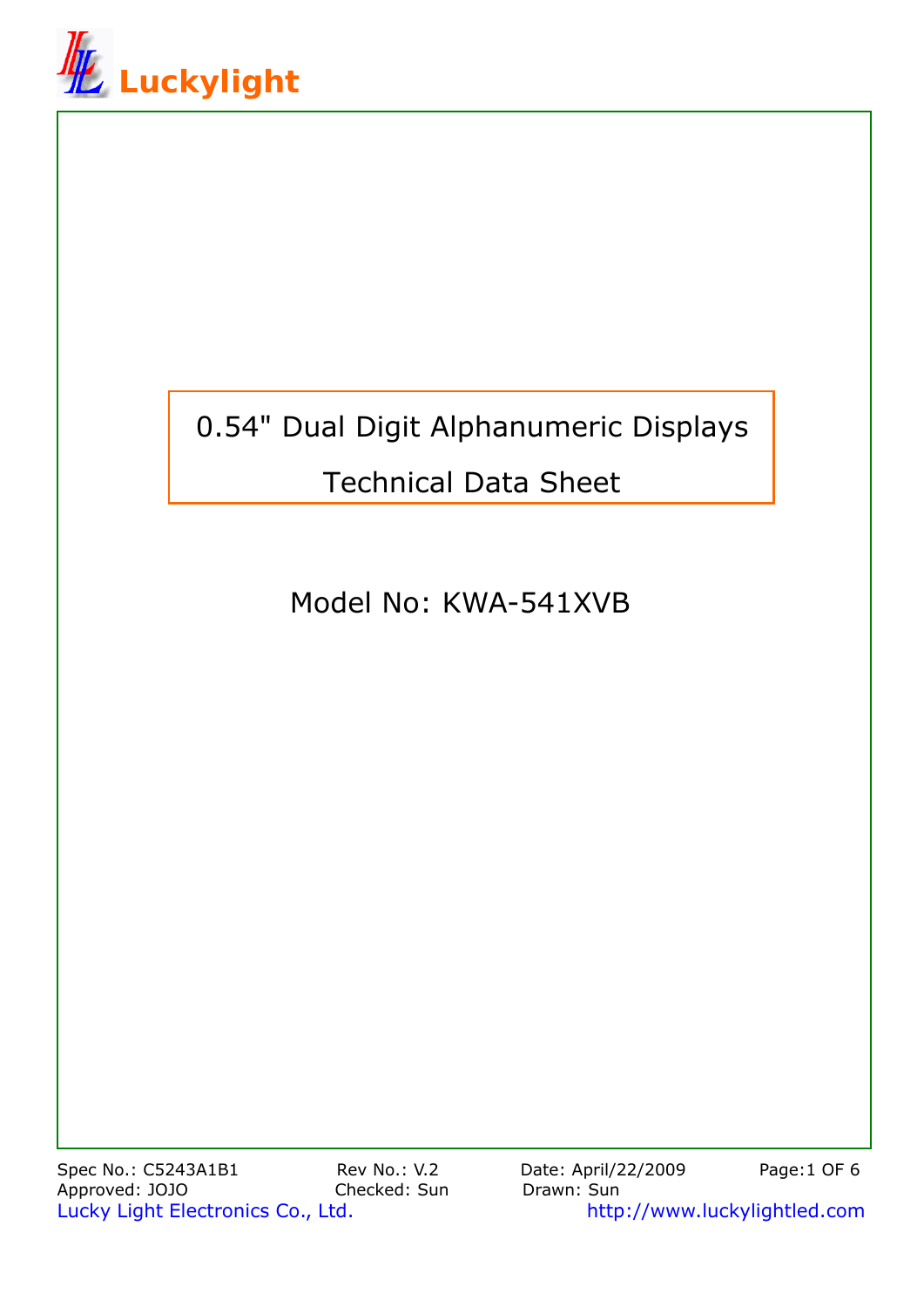

#### Features:

0.54″ (inch) digit height. Excellent segment uniformity. Sold state reliability. Industrial standard size. Low power consumption. The product itself will remain within RoHS compliant Version.

## Descriptions:

The KWA-541XXX series is a lager 13.60mm (0.54") high seven segments display designed for viewing distances up to 7 meters.

These displays provide excellent reliability in bright ambient light. These devices are made with white segments and black surface.

## Applications:

Audio equipment. Instrument panels. Digital read out display.

## Device Selection Guide:

| Model No.  | Chip<br>Material | <b>Source Color</b> | <b>Description</b>    |  |
|------------|------------------|---------------------|-----------------------|--|
| KWA-541AVB |                  | Ultra Red           | <b>Common Anode</b>   |  |
| KWA-541CVB | AlGaInP          | Ultra Red           | <b>Common Cathode</b> |  |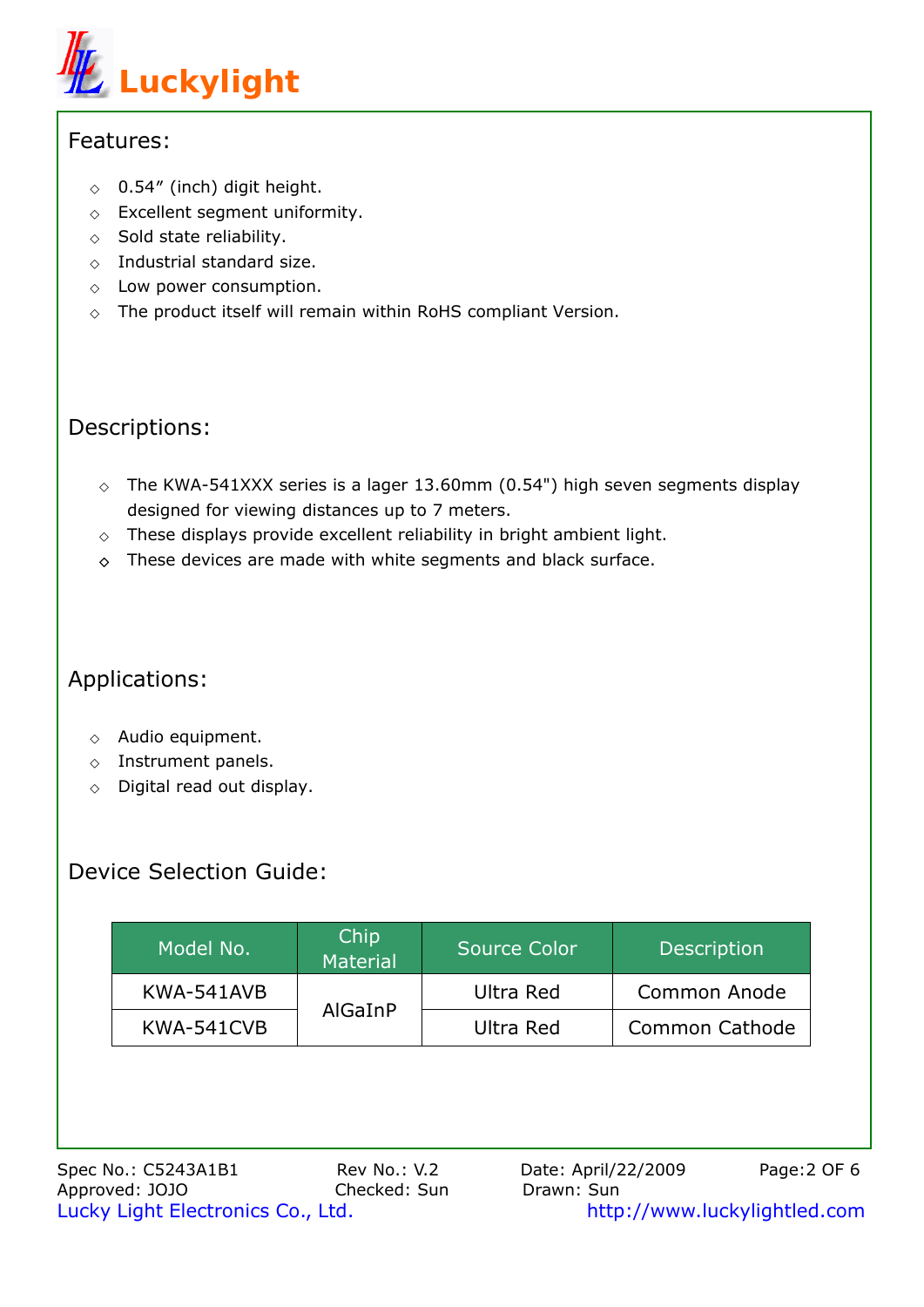

## Package Dimension:



Spec No.: C5243A1B1 Rev No.: V.2 Date: April/22/2009 Page:3 OF 6<br>Approved: JOJO Checked: Sun Drawn: Sun Approved: JOJO Checked: Sun Drawn: Sun Lucky Light Electronics Co., Ltd. http://www.luckylightled.com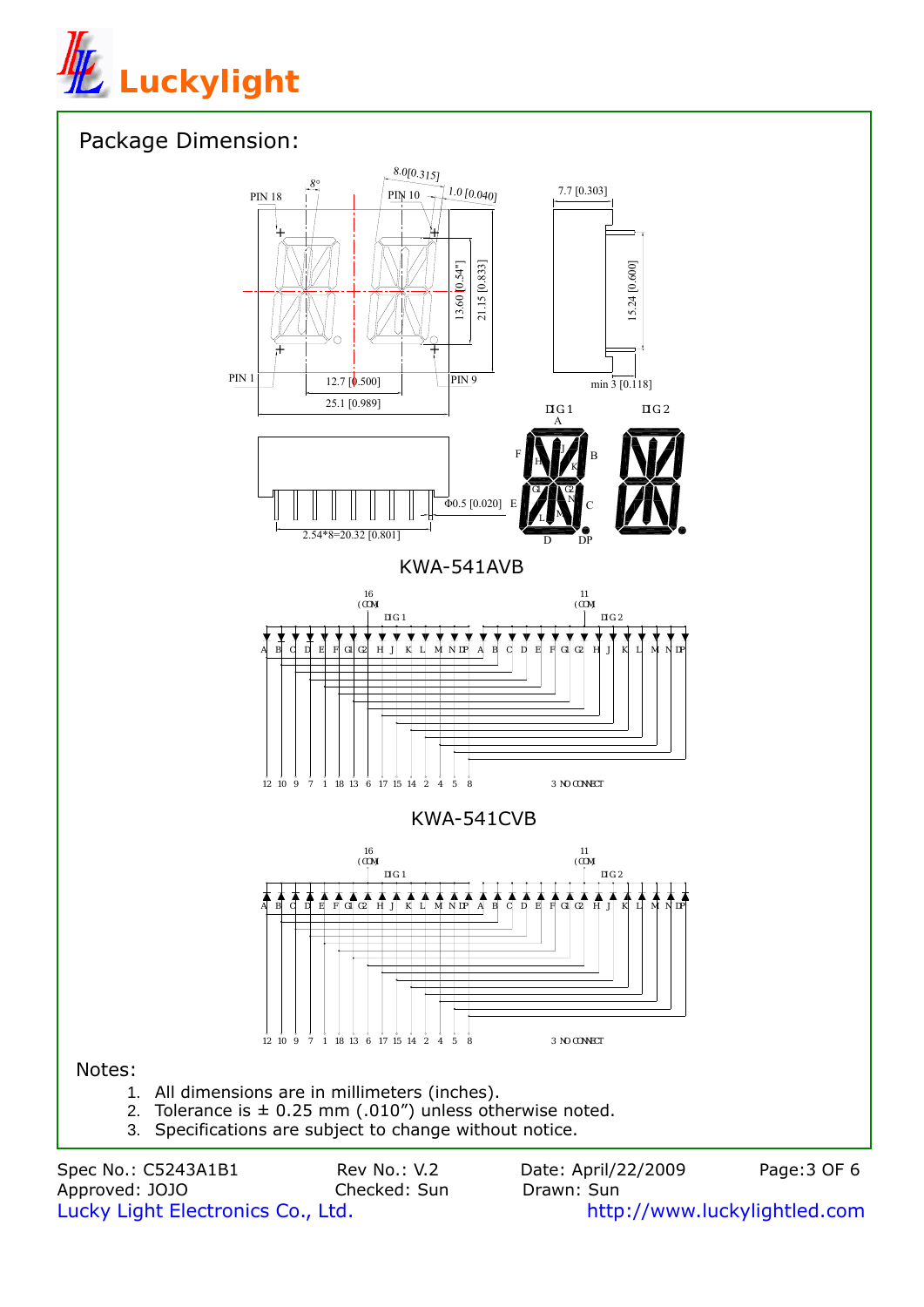

#### Absolute Maximum Ratings at Ta=25

| Parameters                                                                 | Symbol      | Max.                 | Unit |
|----------------------------------------------------------------------------|-------------|----------------------|------|
| Power Dissipation (Per Segment)                                            | <b>PD</b>   | 65                   | mW   |
| Peak Forward Current (Per Segment)<br>(1/10 Duty Cycle, 0.1ms Pulse Width) | <b>IFP</b>  | 100                  | mA   |
| Forward Current (Per Segment)                                              | IF          | 25                   | mA   |
| Dating Linear From 25                                                      |             | 0.4                  | mA/  |
| Reverse Voltage                                                            | VR.         | 5                    | v    |
| Operating Temperature Range                                                | Topr        | -40<br>to $+80$      |      |
| Storage Temperature Range                                                  | <b>Tstg</b> | -40<br>to $+85$      |      |
| Soldering Temperature                                                      | Tsld        | for 5 Seconds<br>260 |      |

## Electrical Optical Characteristics at Ta=25

| <b>Parameters</b>                                         | Symbol        | Min. | Typ. | Max. | <b>Unit</b> | <b>Test Condition</b> |
|-----------------------------------------------------------|---------------|------|------|------|-------------|-----------------------|
| Luminous Intensity                                        | IV            | 5.0  | 10.0 |      | mcd         | IF=20 $mA$ (Note 1)   |
| Luminous Intensity Matching<br>Ratio (Segment To Segment) | $I_{\sf v-m}$ |      |      | 2:1  |             | $IF = 10mA$           |
| Peak Emission Wavelength                                  | λp            |      | 632  |      | nm          | $IF = 20mA$           |
| Dominant Wavelength                                       | λd            |      | 624  |      | nm          | $IF = 20mA$ (Note 2)  |
| Spectral Line Half-Width                                  | λ             |      | 20   |      | nm          | $IF = 20mA$           |
| Forward Voltage                                           | VF            |      | 2.0  | 2.6  | V           | $IF = 20mA$           |
| Reverse Current                                           | <b>IR</b>     |      |      | 50   | μA          | $VR = 5V$             |

Notes:

- 1. Luminous intensity is measured with a light sensor and filter combination that approximates the CIE eye-response curve.
- 2. The dominant wavelength (λd) is derived from the CIE chromaticity diagram and represents the single wavelength which defines the color of the device.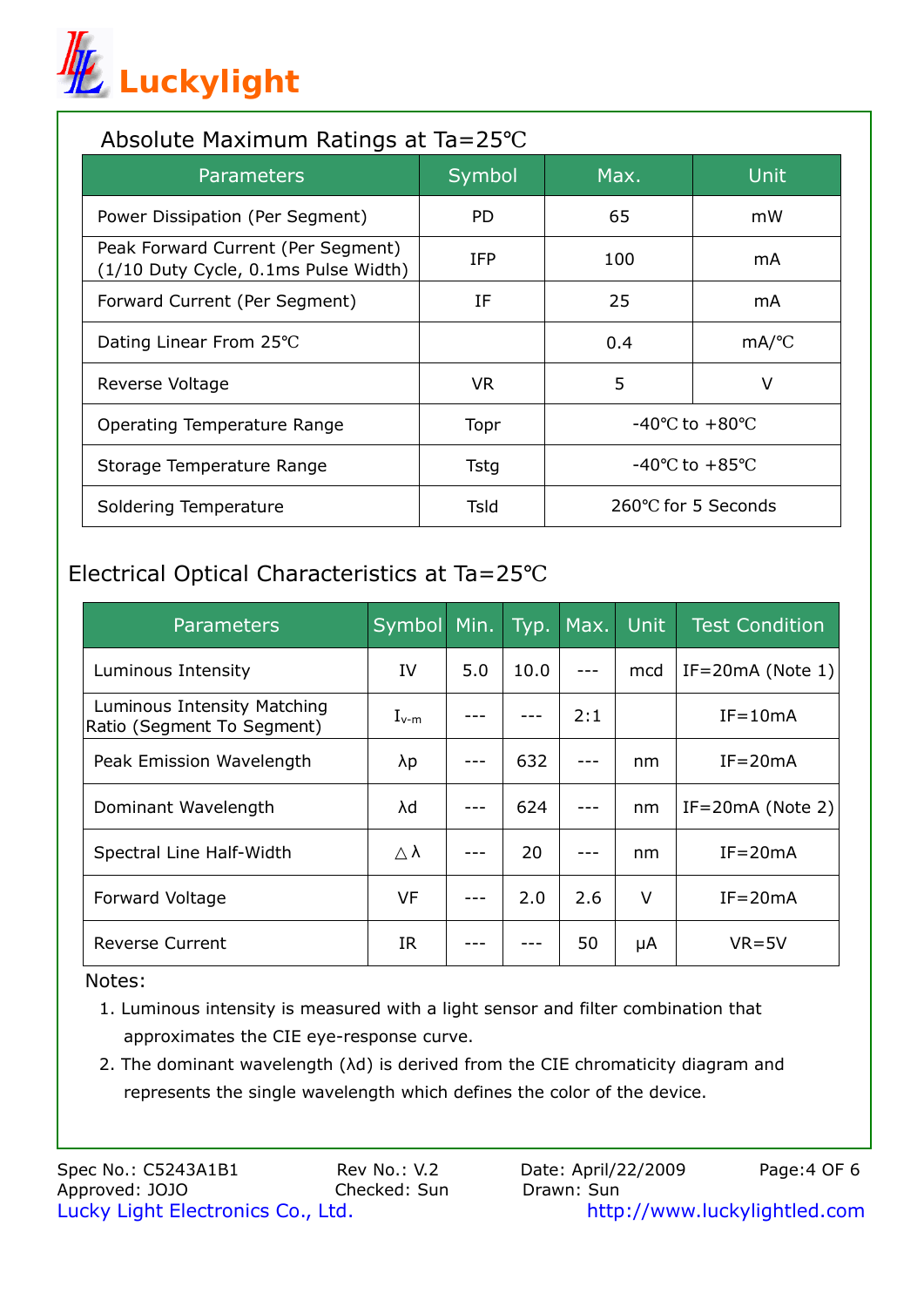



Approved: JOJO Checked: Sun Drawn: Sun

Lucky Light Electronics Co., Ltd. http://www.luckylightled.com